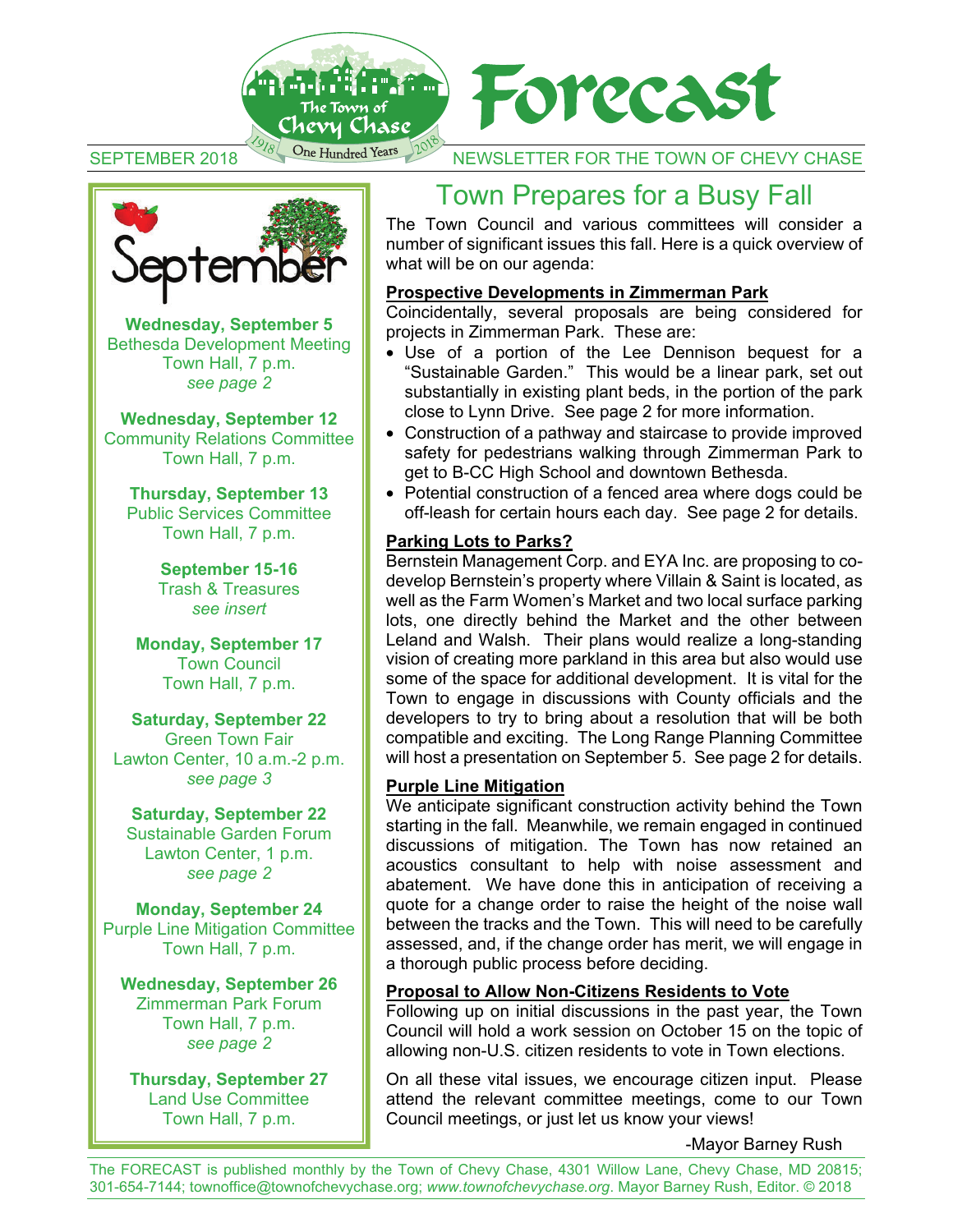## Proposed Development Around the Farm Women's Market and on Parking Lots 10 and 24

The Long Range Planning Committee invites all residents to a presentation on Wednesday, September 5 at 7 p.m. in the Town Hall to hear from developers who are interested in working with the County on a new project that would substantially change the area adjacent to the Town's western border between Willow Lane and Walsh Street. Developers are proposing apartments, townhouses, a park, underground parking, and a revitalized Farm Women's Market on County-owned parking lots 10 and 24, the Farm Women's Market site, and the property currently housing Villain and Saint. The development group, EYA (www.eya.com), which will make the presentation, is partnering with the current owner of 7141 Wisconsin Avenue (the Villain and Saint building), Bernstein Management Corporation. Residents are encouraged to attend the meeting to learn about the proposal.

## Sustainable Garden Proposed for Lee Dennison Bequest

The Town's Climate and Environment Committee, in consultation with the Town's Centennial Committee, has proposed using a bequest from late Town resident Lee Dennison to develop a sustainable garden in Zimmerman Park. The goal of the garden is to create a place that demonstrates and informs visitors about native plants and shrubs, water conservation and rain gardens, wildlifefriendly landscapes, and organic methods to maintain them. The garden is proposed to be located in existing planting beds on the southern end of the park near Lynn Drive. This site offers generous space and a variety of growing conditions that will allow the garden to address the planting challenges that many Town residents face in their own yards.

You can learn more and provide feedback about the proposed sustainable garden by attending a forum on Saturday, September 22 at 1 p.m. at the Lawton Community Center (the same day as the inaugural Chevy Chase Green Town Fair -- see page 3 for details). There also will be a public hearing on the use of the bequest, likely at the October Council meeting. Lee Dennison, a long-time former resident of the Town, passed away on August 31, 2012 and bestowed \$100,000 to the Town to support the beautification of public space within the Town. Lee was a gardener with a strong interest in health and wellness, and her support of the arts and social causes was well known and regarded. More information about the proposed sustainable garden and Lee Dennison is available on the Town website.

## Town Considers Potential Improvements to Zimmerman Park

On Wednesday, September 26 at 7 p.m. in the Town Hall, the Town will host a forum to hear from residents about potential improvements to Zimmerman Park. The contemplated improvements include an off-leash dog exercise area as well as a paved pathway and staircase leading to the sidewalk along East West Highway. The former improvement is in response to a petition from over 300 residents asking for an area in Town where dogs can exercise off-leash during certain limited hours each day. The latter improvement is in response to the closure of the Capital Crescent Trail and the Town's interest in providing pedestrians with a safer route to downtown Bethesda and B-CC High School.

Two options have been suggested for the dog exercise area -- either to fence a large portion of the grassy area in the northern portion of the park and allow dogs to exercise there during limited hours each day, or to fence a small area at the northern end of the park for a dedicated dog exercise area. The Town's Land Use Committee prepared a report to the Town Council on issues related to a dog exercise area, and this report is available for review on the Town website. The proposed pathway and staircase would be constructed to follow the existing dirt path now being used by students and other pedestrians traveling to and from the Town along East West Highway.

The purpose of this forum is to provide residents with information about the potential improvements, receive feedback, and answer questions. The information gathered at this event will help the Town understand community sentiment and address residents' concerns and comments if the Town Council chooses to proceed with developing more detailed plans to present to the community. Any final decisions regarding these improvements would be subject to a public hearing.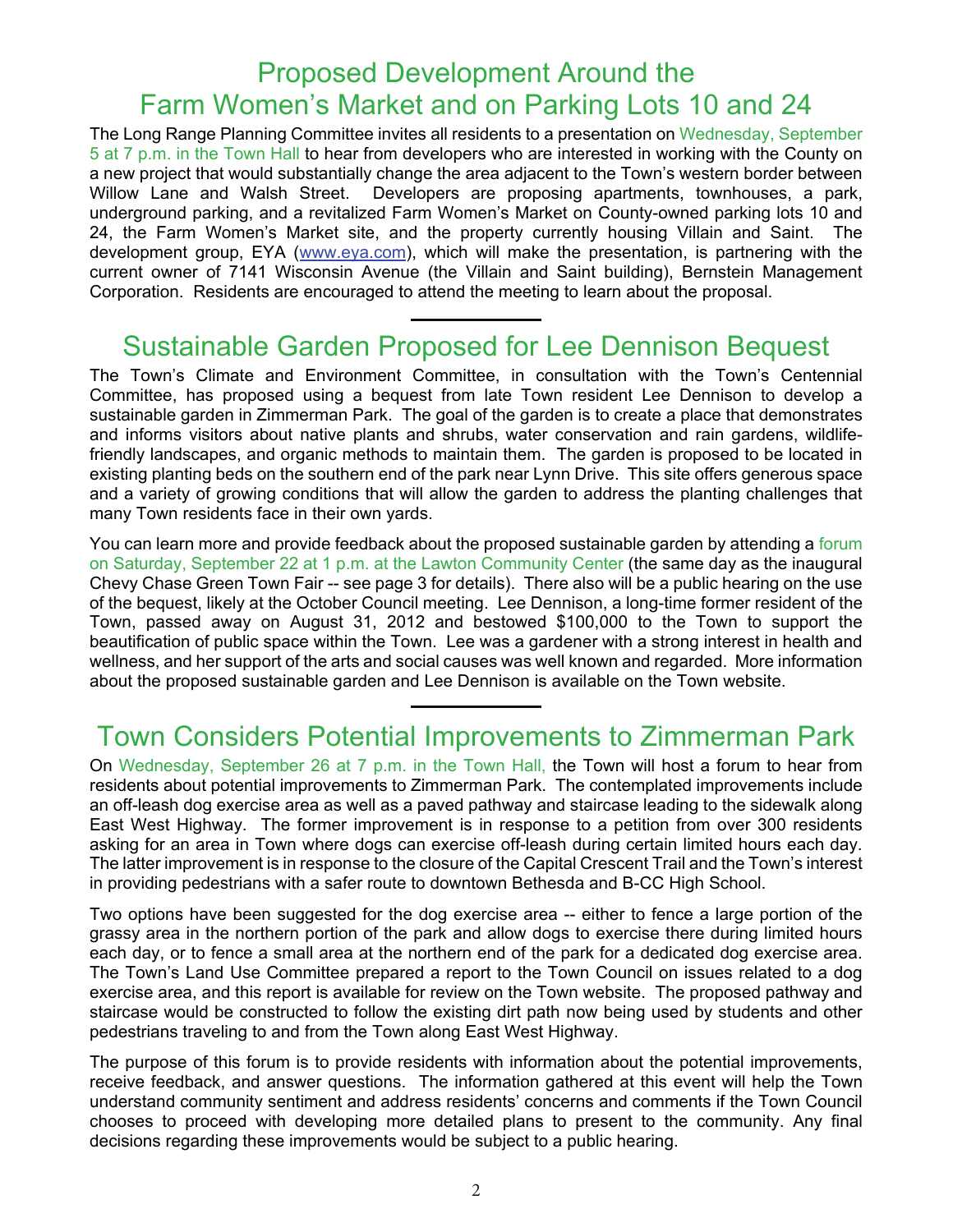# TRASH & TREASURES

The Town's fall Trash and Treasures is scheduled for the weekend of September 15 & 16. The Town offers this bulk trash pickup so that residents can dispose of items that are no longer usable, such as appliances (doors must be removed for safety), furniture, rolled rugs, mattresses, games and bikes. If the items are usable, we encourage you to review the list of Alternatives to Trash and Treasures (see reverse). We have tried to give you a variety of options.

#### **GUIDELINES**

- $\triangleright$  Please remember to bag, box or contain all of your discards.
- $\triangleright$  Please do not put items on the curb before Friday afternoon, September 14.
- $\triangleright$  The following items will not be picked up:
	- NO construction debris<br>• NO parts of junked auto
	- NO parts of junked automobiles (engines, transmissions), boats or trailers
	- NO loose glass of any kind
	- NO firewood or fencing of any kind
	- NO paint cans
	- NO flammable or hazardous liquids or solids
	- NO recyclable items, such as newspapers, mixed paper or cardboard, landscape pots, old books and magazines, large plastic bins - please recycle!
	- NO shrubbery cuttings, yard clippings, leaves or grass recycle with yard trash!

If you have questions about how to discard any of these items, please call the Town Office at 301-654- 7144. We will be happy to help you arrange a special pick-up for items that are not included in Trash and Treasures. There is a charge for a special pickup.

PICK-UP SCHEDULE: At 7 a.m., Monday, September 17, a crew will begin clearing feeder streets to Chevy Chase Elementary School. During non-rush hours, the peripheral streets will be cleared. After these priority streets are cleared, the truck will proceed according to a pre-arranged schedule. Once a street has been cleared, the contractor will *not* return to that street. Residents who discard items after the street has been cleared will have to arrange for a special pick-up.

#### Hazardous Waste Disposal

The Household Hazardous Waste receiving area at the Shady Grove Transfer Station is located in the recycling drop-off section of the Public Unloading Area, 16101 Frederick Rd, Derwood, MD 20855. Please use the car entrance to the facility. The drop-off is open Monday - Friday, 7 a.m. to 8 p.m.; Saturday, 7 a.m. to 5 p.m. and Sunday, 9 a.m. to 5 p.m. Household hazardous waste can be received only during these hours -- please do not drop off this material at other times. Batteries are accepted (alkaline batteries may be put in regular trash) as are fertilizers with herbicides; fluorescent light tubes and bulbs, including CFLs; herbicides; insecticides; mercury containing items; oil-based paints; paint thinners; pesticides; and used motor oil and most other oils. For a complete list of items accepted or for more information, visit www.montgomerycountymd.gov/recycling.

#### New Homes for Old Bikes



Bikes for the World's mission is to collect valuable but unwanted bicycles and related material -- parts, tools, and accessories -- in the United States and deliver them at low cost to community development programs assisting the poor in developing countries. If you have a bike you would like to donate, please take it to City Bikes Tenleytown, 4810 Wisconsin Avenue, 202-558-0055. A \$10/bike donation is suggested to defray shipping to overseas charity partners. Receipts will be provided for all material and cash donations. For more information, please visit www.bikesfortheworld.org.

(*See reverse side for Alternatives to Trash & Treasures*)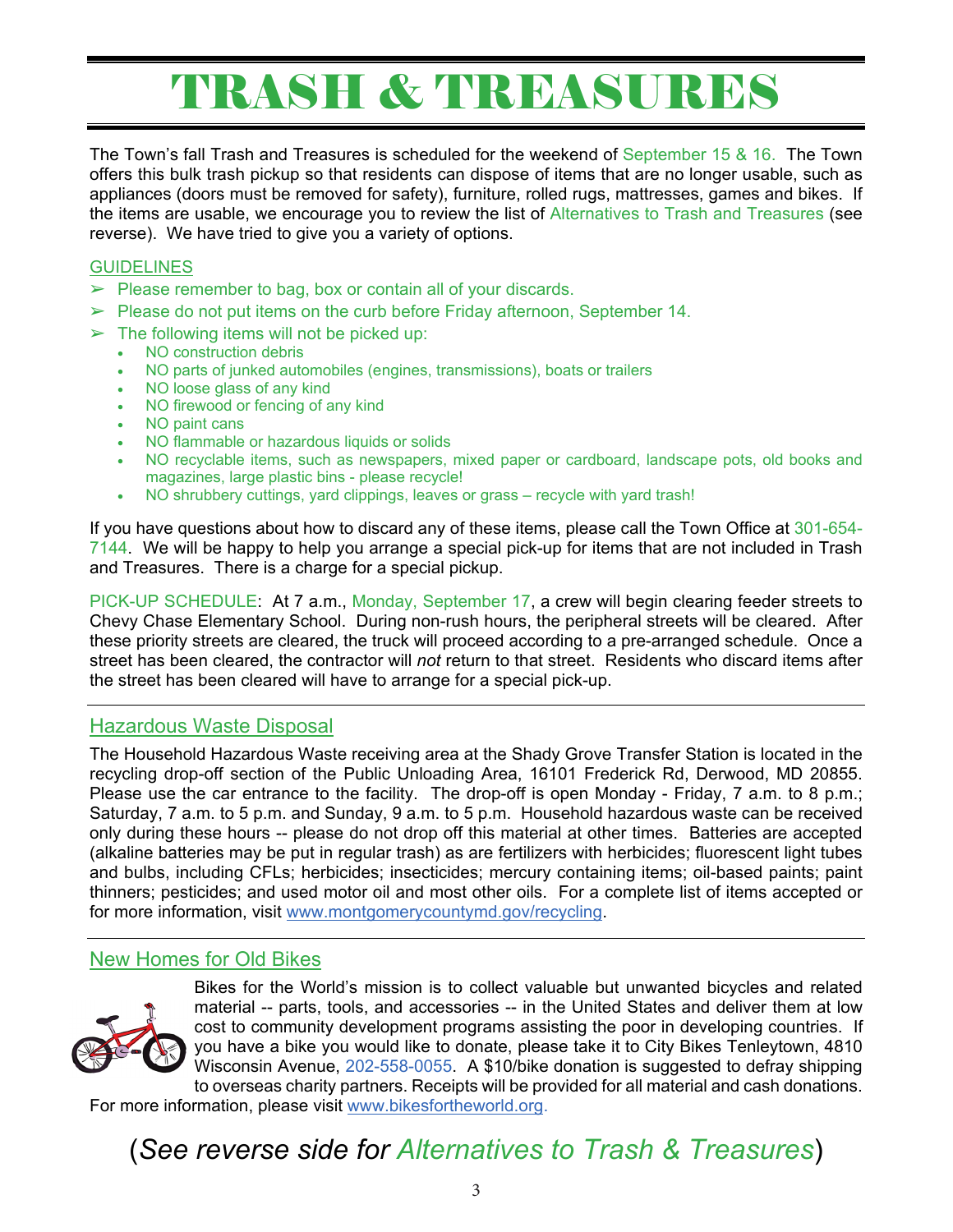# ALTERNATIVES TO TRASH AND TREASURES

#### Donate Books

The Town will be collecting books for the Friends of the Library, Montgomery County (FOLMC) on Saturday, September 15 from 10 a.m. to 1 p.m. at the Town Office. There are 17 FOLMC chapters at branches throughout the county, including Chevy Chase, Little Falls and Bethesda. Please bring gently used books (no damaged or mildewed books accepted) in a box or bag. Textbooks are welcome, but no magazines or encyclopedias will be accepted. The donations will benefit the libraries in Montgomery County.





#### Recycle Clothing and Home Goods

Recycle your gently used clothing and home goods and preserve our planet while helping your Montgomery County neighbors in need. The Interfaith Clothing Centers provide clothing/home goods free of charge to low income County residents. Please put items in secured plastic bags. Your donations are tax deductible. Interfaith Works will have a truck in the Lawton Center parking lot on Saturday, September 15 from 10 a.m. to 12 p.m.

#### Donate Furniture and Household Items

If you have furniture or household items that you would like to donate, please bring them to the Lawton Center parking lot on Saturday, September 15 from 10 a.m. to 1 p.m. The Town will accept donations for *A Wider Circle*, which collects gently-used items for families in need. Accepted items include beds, clean mattresses, dressers, tables and chairs, living room furniture, bedding, dish sets, baby items, professional clothing, and children's clothing up to size 4T. If you have items that are too large to bring to the drop-off, please contact *A Wider Circle* at furnish@awidercircle.org or 301-608-3504, and they would be happy to schedule a pick-up date.

#### Shred Your Documents

Back by popular demand! The Town has contracted with SHRED-IT to have a truck in the Lawton Center parking lot on Saturday, September 15 from 10 a.m. to 1 p.m. to shred paper for residents. Staples and paper clips are okay. Shred-It is bonded and insured. If you have additional questions, please call the Town Office at 301-654-7144.



#### Recycle Electronic Equipment

The Town has contracted with *Potomac eCycling* to have a truck in the Lawton Center parking lot on Saturday, September 15 from 10 a.m. to 1 p.m. for the collection of the following electronic equipment: TVs, monitors, printers, copiers, stereos, VCRs & DVD players, camcorders, CD players, fax machines, calculators, scanners, electronic toys and microwaves. You can recycle any item with a plug. *Potomac eCycling* does not provide tax deduction receipts. If you have a question about items not listed, please call the Town Office at 301-654-7144.

#### Donate Sports Equipment

*Leveling the Playing Field* (LPF) gives underprivileged children the opportunity to enjoy the mental and physical benefits of youth sports participation. They do this through the donation of used and excess sporting equipment to programs and schools serving low income communities. LPF will collect sporting equipment in the Lawton Center parking lot on Saturday, September 15 from 10 a.m. to 1 p.m.

#### Donate Building Supplies

The following organizations accept donations of reusable or new building materials. Please visit their websites or give them a call. For large items, both organizations will arrange special pickups.

| <b>Community Forklift</b>   | www.communityforklift.com | 301-985-5180 |
|-----------------------------|---------------------------|--------------|
| <b>Habitat for Humanity</b> | www.habitat-mc.org        | 301-947-3304 |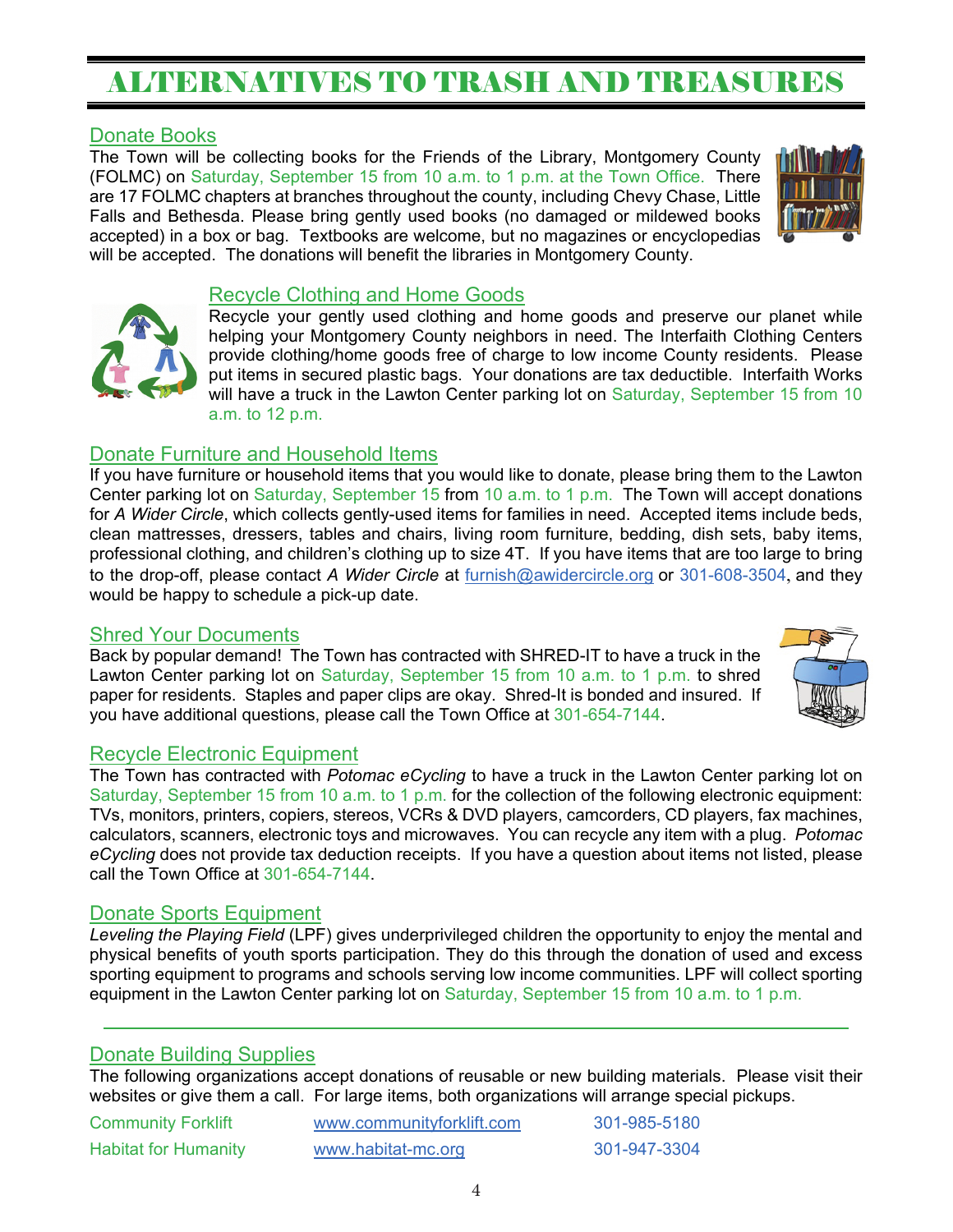# TOWN EVENTS

# Chevy Chase Green Town Fair

#### Saturday, September 22, 10 a.m.-2 p.m., Lawton Center

Mark your calendars for the inaugural Chevy Chase Green Town Fair. Learn how easy and affordable it can be to 'go green' and lower your carbon footprint. We'll be showcasing proven solutions for: green landscaping, home efficiency, clean energy, green roofing, residential solar, air quality, Rainscapes rebate program, DIY beekeeping. recycling, composting, green catering, water conservation & more!

There will be a plant exchange, food, music, speaker presentations, and a raffle giveaway! In addition, we invite you to a community forum to learn more about the benefits of and proposed features for the Lee Dennison Sustainable Garden.

- 10 a.m.: Green Town Fair begins with plant exchange, exhibitors, food & music
- 11:30 a.m.: Marcie Meditch, an award-winning architect, will discuss the revolution happening in sustainable home design
- 12:15 p.m.: Michael Whelan, an energy audit expert, will discuss reducing your home energy usage while increasing comfort
- 1 p.m.: Town forum on the Lee Dennison Sustainable Garden project
- 2 p.m.: Green Garden Basket -- Raffle Giveaway (must be present to win)

Connect with your neighbors and celebrate the start of fall. This event is brought to you by the Climate & Environment Committee Advisory Group and will be held rain or shine (with the rain location inside the Lawton Center).

# Visit the Bethesda Farm Women's Market!

Located at the intersection of Willow Lane and Wisconsin Avenue, the Farm Women's Market features great food, drink and music with artisans, crafts and boutique businesses from around the mid-Atlantic region. Local vineyards and breweries provide tastings, and food trucks offer a quick meal. The market is open Wednesday, Friday & Saturday from 7 a.m. to 4 p.m. Vendor hours vary.



## *Centennial Snipit:* From Vacations to International Events

During hot Washington summers in the 1890s Washingtonians could be found vacationing in the nearby Spring Hotel at 7100 Connecticut Avenue. In September these visitors returned to their DC homes. The Chevy Chase Land Company built the hotel as part of its larger development scheme. Although the hotel was full in the summer months, few patrons vacationed during the rest of the year. The venture failed. In 1903 the hotel became the Chevy Chase College for Young Ladies. In 1927 until 1950 it was Chevy Chase Junior College. In 1951 the National 4-H Foundation bought the property and leased it to the Department of the Navy for eight years. After extensive renovations in 1959, the National 4-H Center opened its doors. Other renovations followed. Today the Center hosts meetings and conferences with participants from around the country and the world. Visit http://www.townofchevychase.org/DocumentCenter/View/156/ for more information.

Centennial Event Photos Now Online: Visit the Town website to enjoy wonderful photographs from the June 17 Centennial Garden Tour & Reception and the July 4 Centennial Celebration.